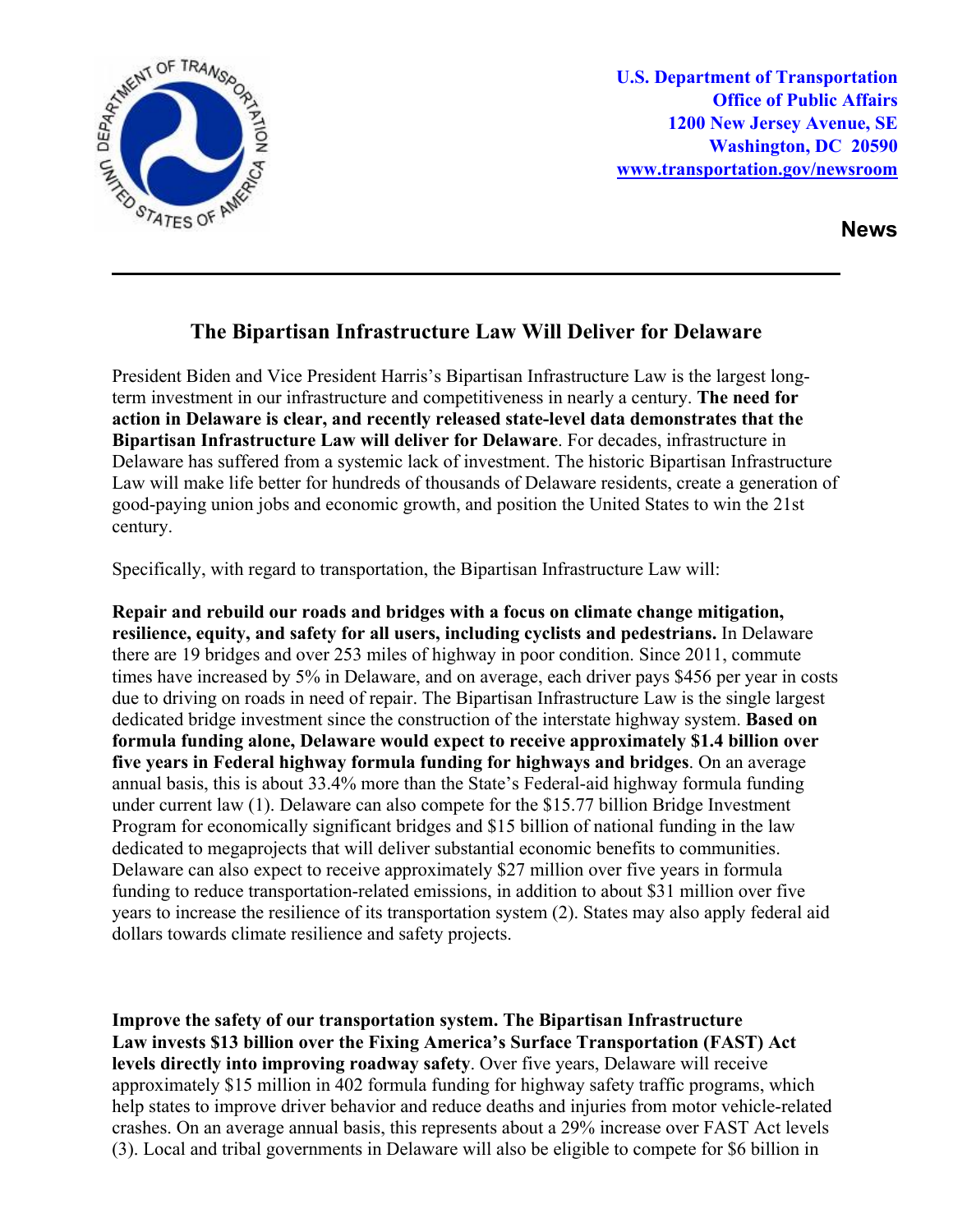funding for a new **Safe Streets for All program** which will provide funding directly to these entities to support their efforts to advance "vision zero" plans and other improvements to reduce crashes and fatalities, especially for cyclists and pedestrians. In addition, Delaware can expect to receive approximately \$9.2 million over five years in funding to augment their commercial motor vehicle (CMV) safety efforts to reduce CMV crashes through the Federal Motor Carrier Safety Administration's Motor Carrier Safety Assistance Program (MCSAP) formula grant. This represents about a 56% increase in funding compared to FAST Act levels (4). Delaware will be able to apply for funds to modernize data collection systems to collect near real time data on all reported crashes, including fatal ones, to enhance safety and to allow the Department to understand and address trends as they are identified.

**Improve healthy, sustainable transportation options for millions of Americans.** Delawareans who take public transportation spend an extra 87% of their time commuting and non-White households are 3.7 times more likely to commute via public transportation. 10% of transit vehicles in the state are past useful life. **Based on formula funding alone, Delaware would expect to receive about \$186 million over five years under the Bipartisan Infrastructure Law to improve public transportation options across the state (5). In the first year, this represents about a 36% increase over 2021 FAST Act formula transit funding levels.**

**Build a network of EV chargers to facilitate long-distance travel and provide convenient charging options.** The U.S. market share of plug-in electric vehicle (EV) sales is only one-third the size of the Chinese EV market – in 2020, plug-in electric vehicles made up only 2.3% of new car sales in the U.S., compared to 6.2% in China. The President believes that must change. The law invests \$7.5 billion to build out the first-ever national network of EV chargers in the United States and is a critical element in the Biden-Harris Administration's plan to accelerate the adoption of EVs to address the climate crisis and support domestic manufacturing jobs. **Under the Bipartisan Infrastructure Law, Delaware would expect to receive about \$18 million over five years to support the expansion of an EV charging network in the state (6). Delaware will also have the opportunity to apply for grants out of the \$2.5 billion available for EV charging.** 

**Modernize and expand passenger rail and improve freight rail efficiency and safety.** The Bipartisan Infrastructure Law includes \$102 billion to eliminate the Amtrak maintenance backlog, modernize the Northeast Corridor, and bring world-class rail service to areas outside the northeast and mid-Atlantic. Within these totals, \$41 billion would be provided as grants to Amtrak, \$43.5 billion for Federal-State Partnership for Intercity Passenger Rail Grants for intercity rail service, including high-speed rail. On top of this, Delaware will be eligible to compete for \$10 billion for rail improvement and safety grants and \$5.5 billion for grade crossing safety improvements."

**Improve our nation's airports.** The United States built modern aviation, but our airports lag far behind our competitors. **Under the Bipartisan Infrastructure Law, airports in Delaware would receive approximately \$6 million for infrastructure development for airports over five years (7).** This funding will address airside and landside needs at airports, such as improving runways, taxiways and airport-owned towers, terminal development projects, and noise reduction projects. In addition, \$5 billion in discretionary funding is available over five years for airport terminal development projects that address the aging infrastructure of our nation's airports, including projects that expand accessibility for persons with disabilities, improve access for historically disadvantaged populations, improve energy efficiency, and improve airfield safety.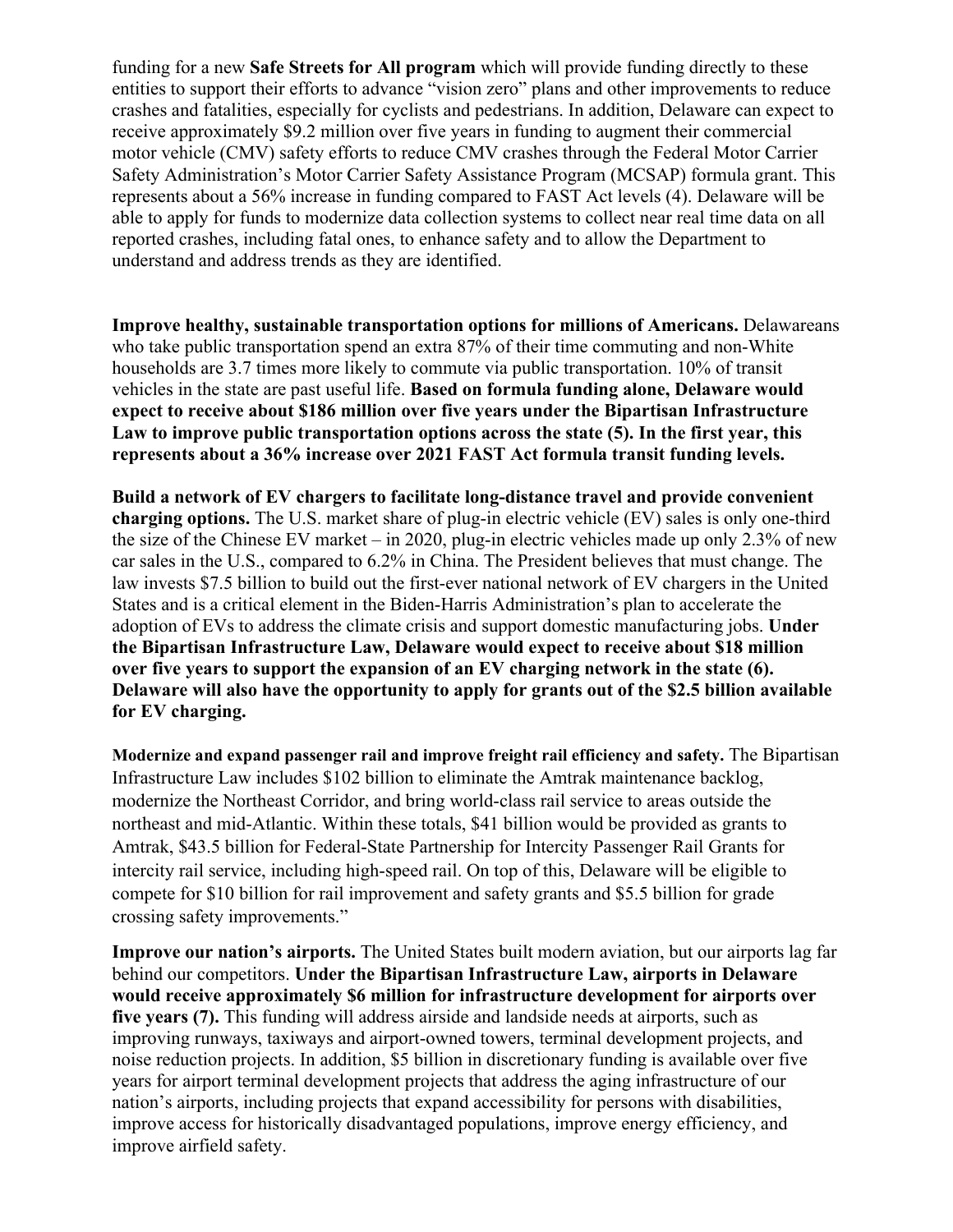**State and local governments can look forward to these new & expanded competitive grant programs in the Bipartisan Infrastructure Law (BIL) anticipated to launch over the course of the next year:** 

- **Safe Streets for All (\$6B, new)** This program will provide funding directly to local and tribal governments to support their efforts to advance "vision zero" plans and other improvements to reduce crashes and fatalities, especially for cyclists and pedestrians.
- **Rebuilding American Infrastructure with Sustainability and Equity (RAISE) Grants (\$15B, expanded)** – RAISE grants support surface transportation projects of local and/or regional significance.
- **Infrastructure for Rebuilding America (INFRA) Grants (\$14B, expanded)**  INFRA grants will offer needed aid to freight infrastructure by providing funding to state and local government for projects of regional or national significance. The BIL also raises the cap on multimodal projects to 30% of program funds.
- **Federal Transit Administration (FTA) Low and No Emission Bus Programs (\$5.6B, expanded)** – BIL expands this competitive program which provides funding to state and local governmental authorities for the purchase or lease of zero-emission and lowemission transit buses as well as acquisition, construction, and leasing of required supporting facilities.
- **FTA Buses + Bus Facilities Competitive Program (\$2.0B, expanded)** This program provides competitive funding to states and direct recipients to replace, rehabilitate, and purchase buses and related equipment and to construct bus-related facilities including technological changes or innovations to modify low or no emission vehicles or facilities.
- **Capital Investment Grants (CIG) Program (\$23B, expanded)** The BIL guarantees \$8 billion, and authorizes \$15 billion more in future appropriations, to invest in new highcapacity transit projects communities choose to build.
- **Federal Aviation Administration (FAA) Terminal Program (\$5B, new)** This discretionary grant program will provide funding for airport terminal development and other landside projects.
- **MEGA Projects (\$15B, new)** This new National Infrastructure Project Assistance grant program will support multi-modal, multi-jurisdictional projects of national or regional significance.
- **Promoting Resilient Operations for Transformative, Efficient, and Cost-saving Transportation (PROTECT) Program (\$8.7B, new)** – PROTECT will provide \$7.3 billion in formula funding to states and \$1.4 billion in competitive grants to eligible entities to increase the resilience of our transportation system. This includes funding for evacuation routes, coastal resilience, making existing infrastructure more resilient, or efforts to move infrastructure to nearby locations not continuously impacted by extreme weather and natural disasters.
- **Port Infrastructure Development Program (\$2.25B, expanded)** BIL will increase investment in America's coastal ports and inland waterways, helping to improve the supply chain and enhancing the resilience of our shipping industry. BIL overall doubles the level of investment in port infrastructure and waterways, helping strengthen our supply chain and reduce pollution.
- **5307 Ferry Program (\$150M, existing)** BIL retains the \$30 million per year passenger ferry program for ferries that serve urbanized areas.
- **Electric or Low Emitting Ferry Program (\$500M, new)** This competitive grant program will support the transition of passenger ferries to low or zero emission technologies.